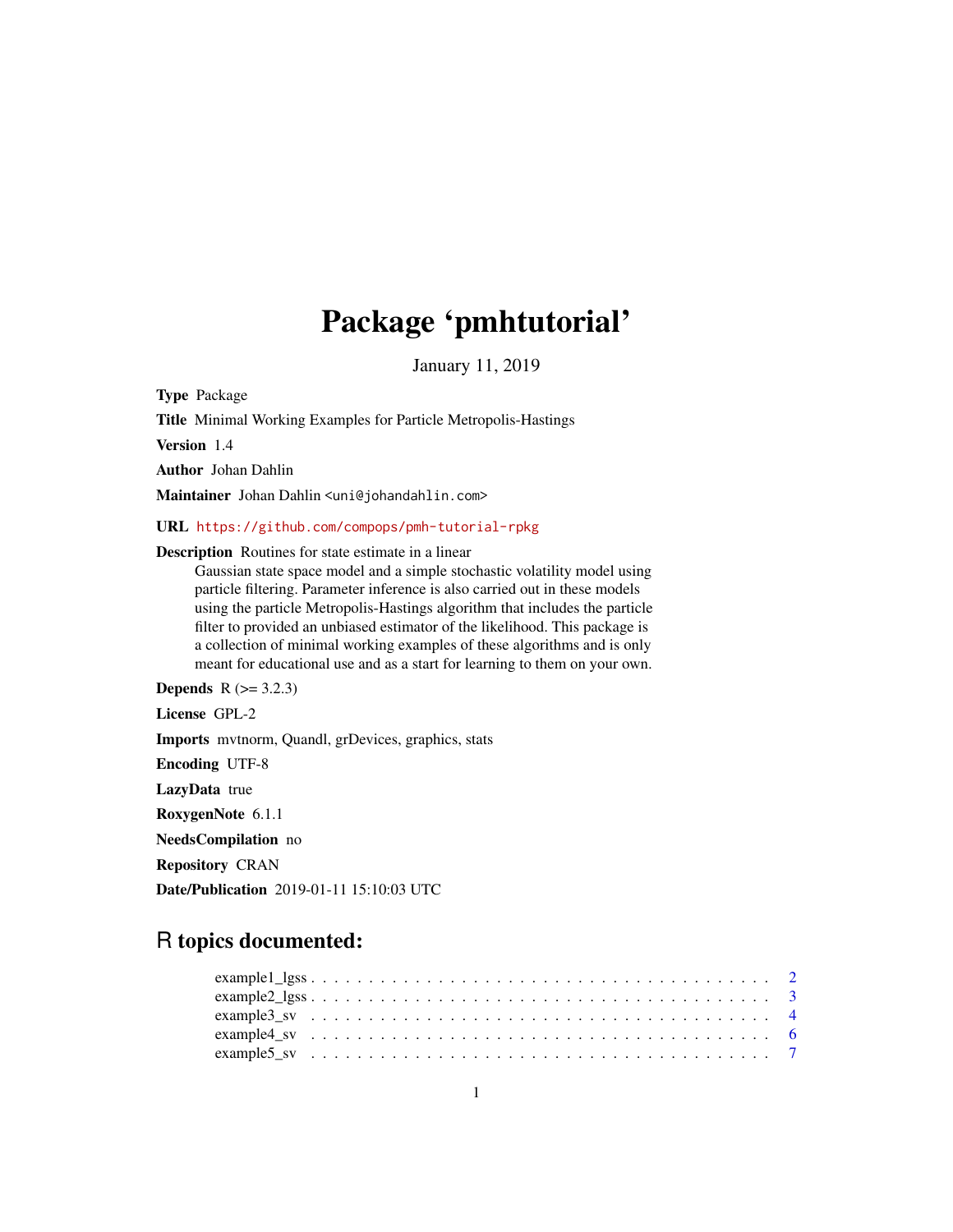# <span id="page-1-0"></span>2 example1\_lgss

| Index |  |
|-------|--|
|       |  |
|       |  |
|       |  |
|       |  |
|       |  |
|       |  |
|       |  |
|       |  |

example1\_lgss *State estimation in a linear Gaussian state space model*

#### **Description**

Minimal working example of state estimation in a linear Gaussian state space model using Kalman filtering and a fully-adapted particle filter. The code estimates the bias and mean squared error (compared with the Kalman estimate) while varying the number of particles in the particle filter.

#### Usage

example1\_lgss()

# Details

The Kalman filter is a standard implementation without an input. The particle filter is fully adapted (i.e. takes the current observation into account when proposing new particles and computing the weights).

#### Value

Returns a plot with the generated observations y and the difference in the state estimates obtained by the Kalman filter (the optimal solution) and the particle filter (with 20 particles). Furthermore, the function returns plots of the estimated bias and mean squared error of the state estimate obtained using the particle filter (while varying the number of particles) and the Kalman estimates.

The function returns a list with the elements:

- y: The observations generated from the model.
- x: The states generated from the model.
- kfEstimate: The estimate of the state from the Kalman filter.
- pfEstimate: The estimate of the state from the particle filter with 20 particles.

#### **Note**

See Section 3.2 in the reference for more details.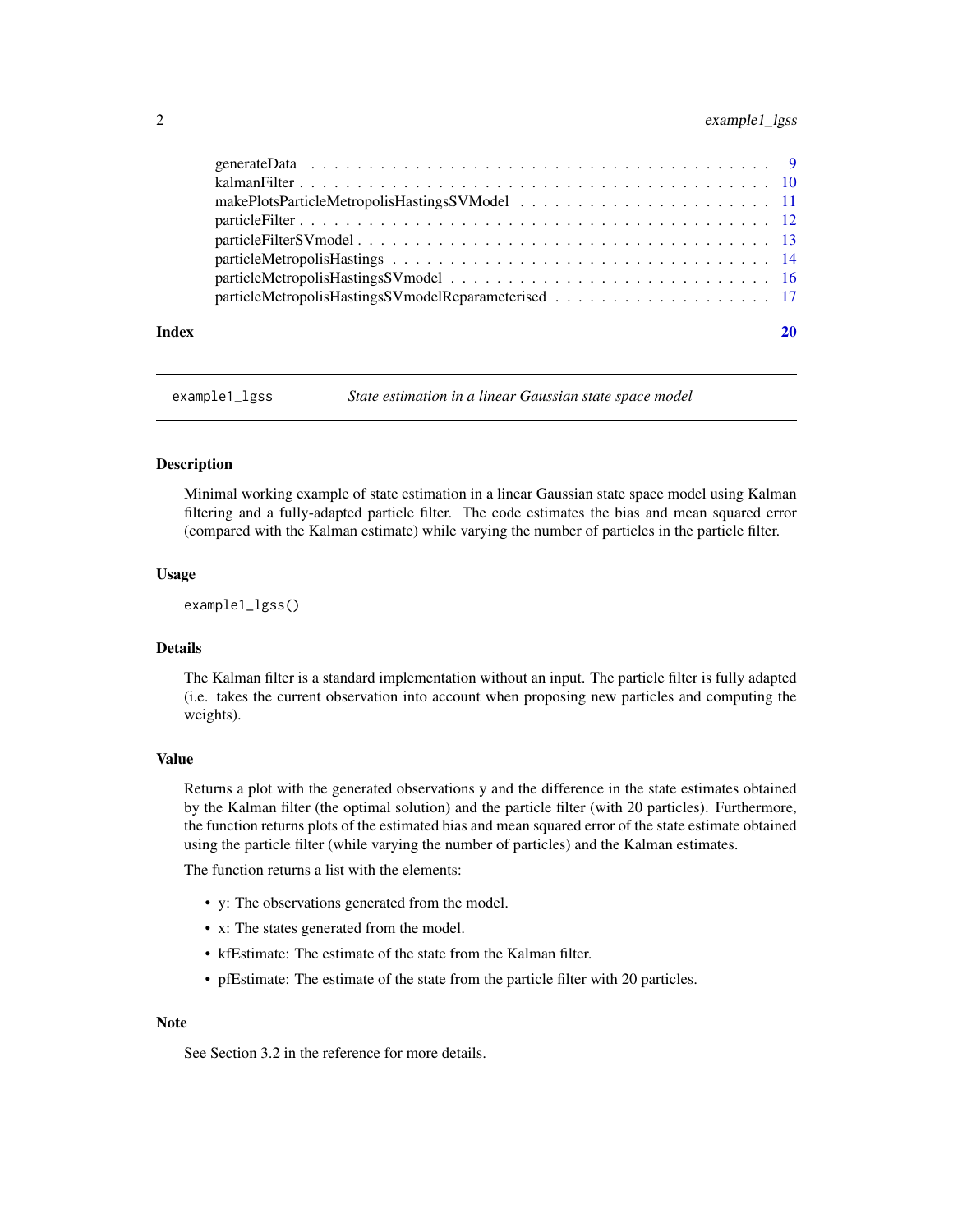# <span id="page-2-0"></span>example2\_lgss 3

# Author(s)

Johan Dahlin <uni (at) johandahlin.com.nospam>

#### References

Dahlin, J. & Schon, T. B. "Getting started with particle Metropolis-Hastings for inference in nonlinear dynamical models." pre-print, arXiv:1511.01707, 2017.

# Examples

example1\_lgss()

example2\_lgss *Parameter estimation in a linear Gaussian state space model*

# Description

Minimal working example of parameter estimation in a linear Gaussian state space model using the particle Metropolis-Hastings algorithm with a fully-adapted particle filter providing an unbiased estimator of the likelihood. The code estimates the parameter posterior for one parameter using simulated data.

#### Usage

```
example2_lgss(noBurnInIterations = 1000, noIterations = 5000,
 noParticles = 100, initialPhi = 0.5)
```
# Arguments

| noBurnInIterations |                                                                                                                                                                   |
|--------------------|-------------------------------------------------------------------------------------------------------------------------------------------------------------------|
|                    | The number of burn-in iterations in the PMH algorithm. This parameter must<br>be smaller than noIterations.                                                       |
| noIterations       | The number of iterations in the PMH algorithm. 100 iterations takes about ten<br>seconds on a laptop to execute. 5000 iterations are used in the reference below. |
| noParticles        | The number of particles to use when estimating the likelihood.                                                                                                    |
| initialPhi         | The initial guess of the parameter phi.                                                                                                                           |

#### Details

The Particle Metropolis-Hastings (PMH) algorithm makes use of a Gaussian random walk as the proposal for the parameter. The PMH algorithm is run using different step lengths in the proposal. This is done to illustrate the difficulty when tuning the proposal and the impact of a too small/large step length.

# Value

Returns the estimate of the posterior mean.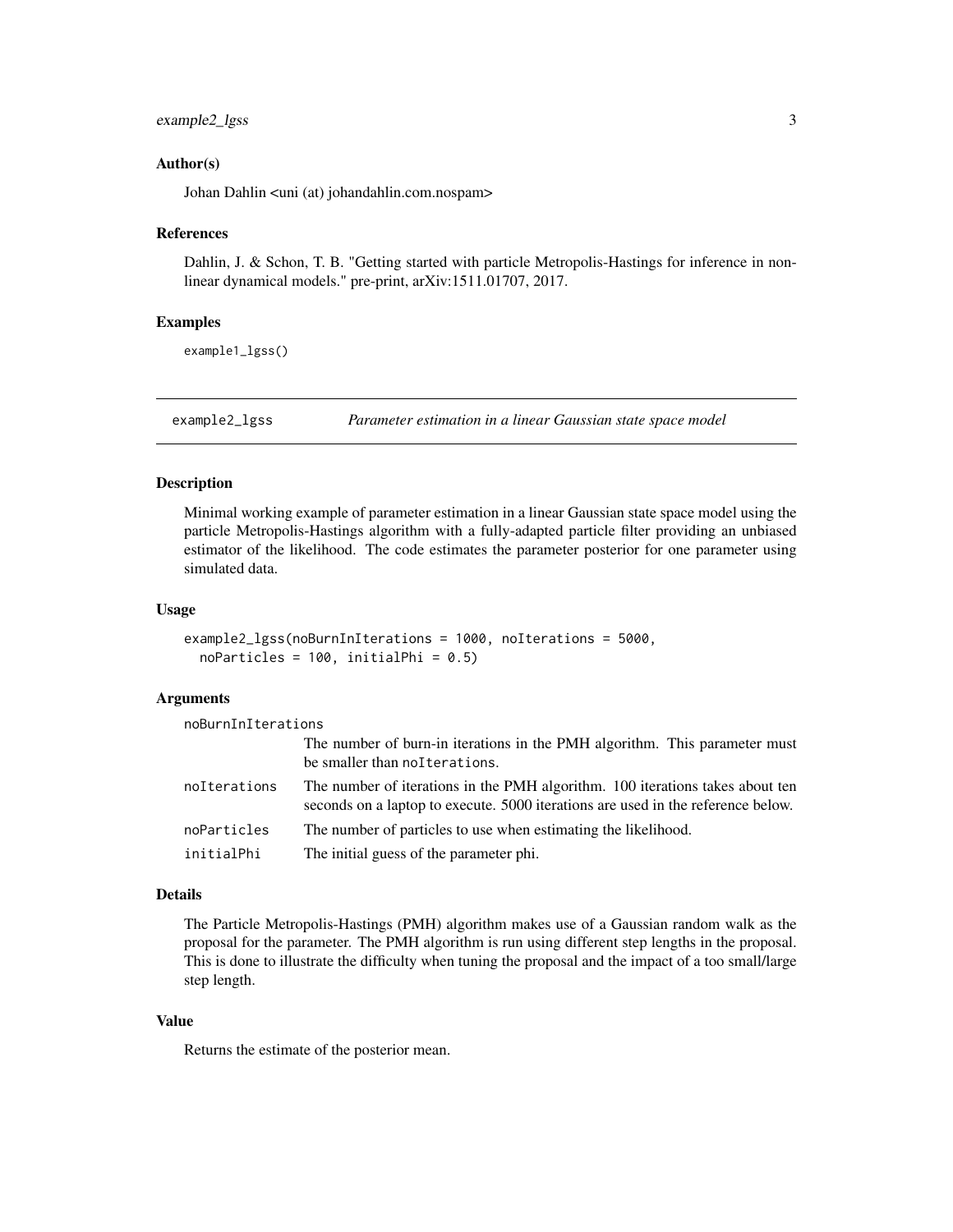# <span id="page-3-0"></span>Note

See Section 4.2 in the reference for more details.

# Author(s)

Johan Dahlin <uni (at) johandahlin.com.nospam>

# References

Dahlin, J. & Schon, T. B. "Getting started with particle Metropolis-Hastings for inference in nonlinear dynamical models." pre-print, arXiv:1511.01707, 2017.

# Examples

example2\_lgss(noBurnInIterations=200, noIterations=1000)

<span id="page-3-1"></span>

| example3_sv | Parameter estimation in a simple stochastic volatility model |  |
|-------------|--------------------------------------------------------------|--|
|             |                                                              |  |

# Description

Minimal working example of parameter estimation in a stochastic volatility model using the particle Metropolis-Hastings algorithm with a bootstrap particle filter providing an unbiased estimator of the likelihood. The code estimates the parameter posterior for three parameters using real-world data.

# Usage

```
example3_sv(noBurnInIterations = 2500, noIterations = 7500,
 noParticles = 500, initialTheta = c(0, 0.9, 0.2),
  stepSize = diag(c(0.1, 0.01, 0.05)^2), syntheticData = FALSE)
```
#### Arguments

noBurnInIterations

|               | The number of burn-in iterations in the PMH algorithm. Must be smaller than<br>noIterations.                  |
|---------------|---------------------------------------------------------------------------------------------------------------|
| noIterations  | The number of iterations in the PMH algorithm. 100 iterations takes about a<br>minute on a laptop to execute. |
| noParticles   | The number of particles to use when estimating the likelihood.                                                |
| initialTheta  | The initial guess of the parameters theta.                                                                    |
| stepSize      | The step sizes of the random walk proposal. Given as a covariance matrix.                                     |
| syntheticData | If TRUE, data is not downloaded from the Internet. This is only used when<br>running tests of the package.    |
|               |                                                                                                               |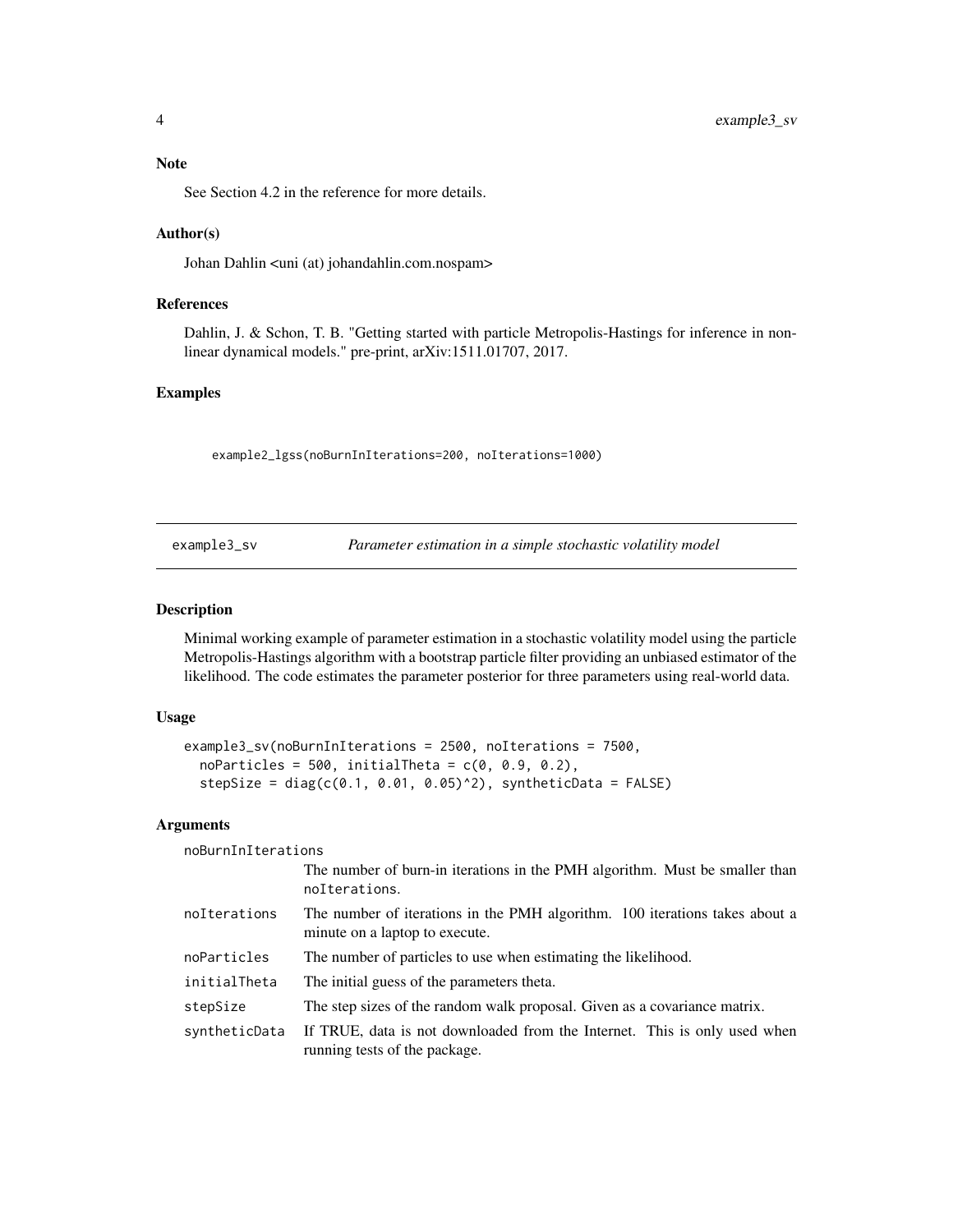# Details

The Particle Metropolis-Hastings (PMH) algorithm makes use of a Gaussian random walk as the proposal for the parameters. The data are scaled log-returns from the OMXS30 index during the period from January 2, 2012 to January 2, 2014.

This version of the code makes use of a somewhat well-tuned proposal as a pilot run to estimate the posterior covariance and therefore increase the mixing of the Markov chain.

#### Value

The function returns the estimated marginal parameter posteriors for each parameter, the trace of the Markov chain and the resulting autocorrelation function. The data is also presented with an estimate of the log-volatility.

The function returns a list with the elements:

- thhat: The estimate of the mean of the parameter posterior.
- xhat: The estimate of the mean of the log-volatility posterior.
- thhatSD: The estimate of the standard deviation of the parameter posterior.
- xhatSD: The estimate of the standard deviation of the log-volatility posterior.
- iact: The estimate of the integrated autocorrelation time for each parameter.
- estCov: The estimate of the covariance of the parameter posterior.
- theta: The trace of the chain exploring the parameter posterior.

#### **Note**

See Section 5 in the reference for more details.

# Author(s)

Johan Dahlin <uni (at) johandahlin.com.nospam>

# References

Dahlin, J. & Schon, T. B. "Getting started with particle Metropolis-Hastings for inference in nonlinear dynamical models." pre-print, arXiv:1511.01707, 2017.

# Examples

```
## Not run:
   example3_sv(noBurnInIterations=200, noIterations=1000)
```
## End(Not run)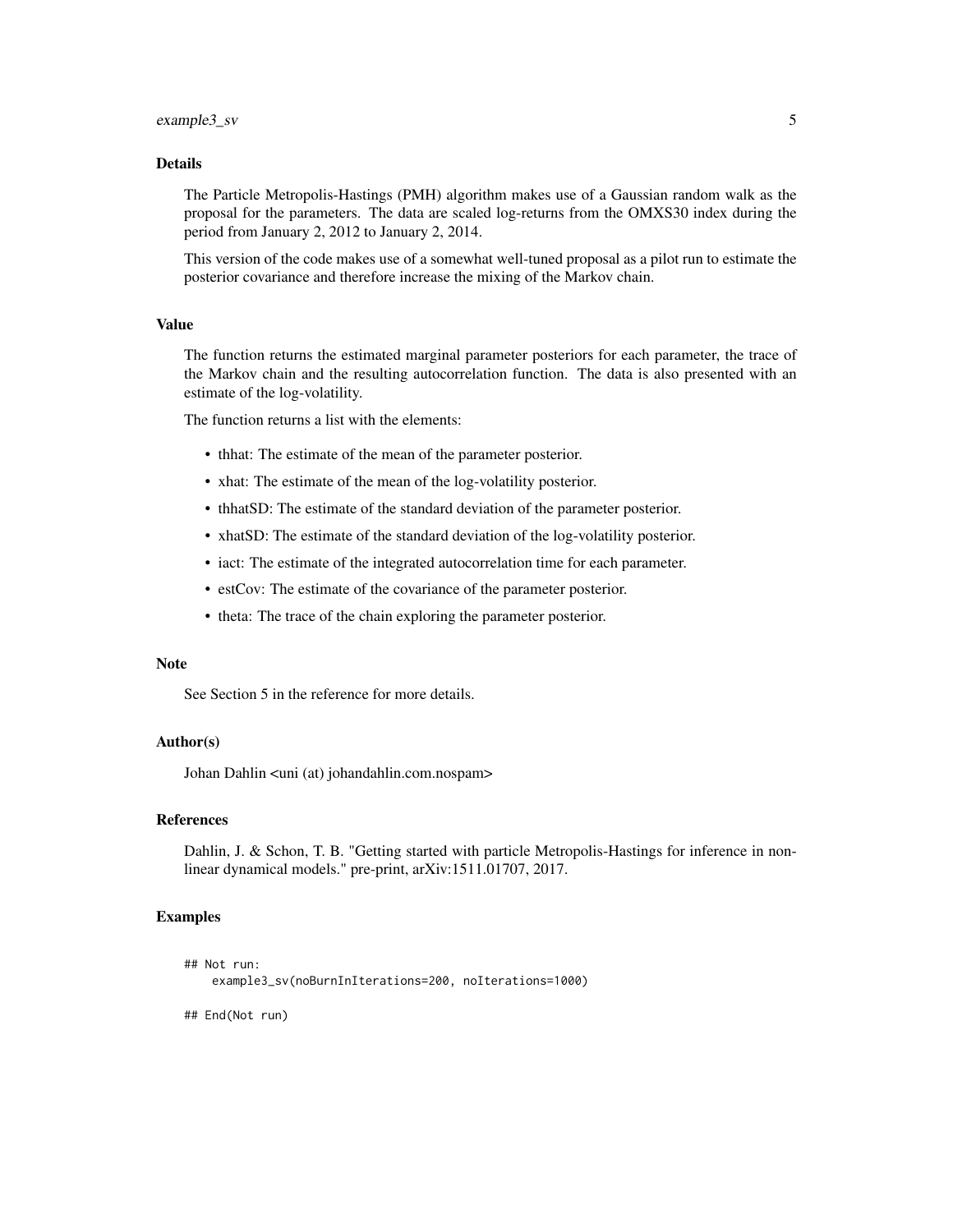<span id="page-5-0"></span>

Minimal working example of parameter estimation in a stochastic volatility model using the particle Metropolis-Hastings algorithm with a bootstrap particle filter providing an unbiased estimator of the likelihood. The code estimates the parameter posterior for three parameters using real-world data.

#### Usage

```
example4_sv(noBurnInIterations = 2500, noIterations = 7500,
  noParticles = 500, initialTheta = c(0, 0.9, 0.2),
  syntheticData = FALSE)
```
# Arguments

noBurnInIterations

|               | The number of burn-in iterations in the PMH algorithm. Must be smaller than<br>noIterations.                  |
|---------------|---------------------------------------------------------------------------------------------------------------|
| noIterations  | The number of iterations in the PMH algorithm. 100 iterations takes about a<br>minute on a laptop to execute. |
| noParticles   | The number of particles to use when estimating the likelihood.                                                |
| initialTheta  | The initial guess of the parameters theta.                                                                    |
| syntheticData | If TRUE, data is not downloaded from the Internet. This is only used when<br>running tests of the package.    |

# Details

The Particle Metropolis-Hastings (PMH) algorithm makes use of a Gaussian random walk as the proposal for the parameters. The data are scaled log-returns from the OMXS30 index during the period from January 2, 2012 to January 2, 2014.

This version of the code makes use of a proposal that is tuned using a run of [example3\\_sv](#page-3-1) and therefore have better mixing properties.

# Value

The function returns the estimated marginal parameter posteriors for each parameter, the trace of the Markov chain and the resulting autocorrelation function. The data is also presented with an estimate of the log-volatility.

The function returns a list with the elements:

- thhat: The estimate of the mean of the parameter posterior.
- xhat: The estimate of the mean of the log-volatility posterior.
- thhatSD: The estimate of the standard deviation of the parameter posterior.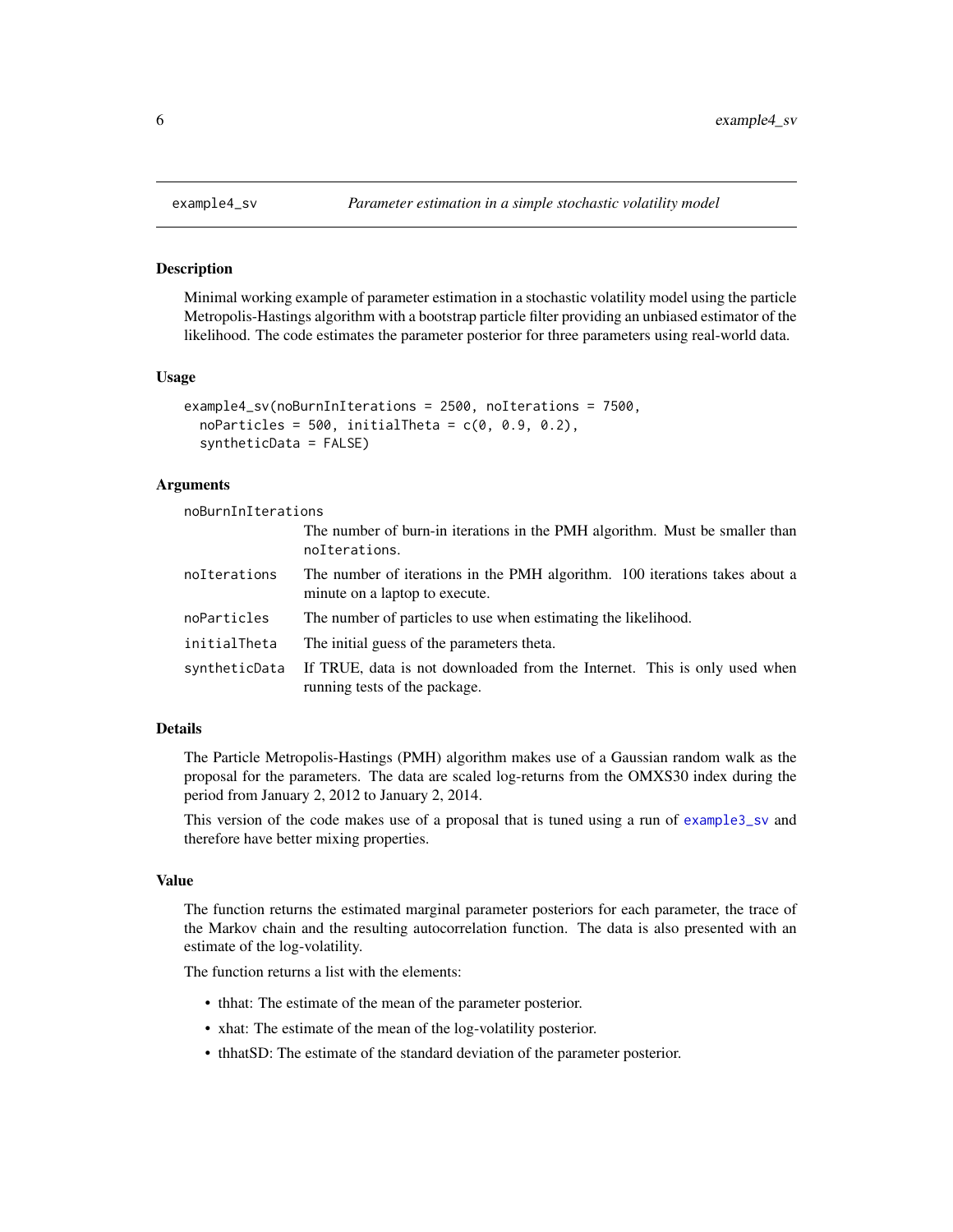# <span id="page-6-0"></span>example5\_sv 7

- xhatSD: The estimate of the standard deviation of the log-volatility posterior.
- iact: The estimate of the integrated autocorrelation time for each parameter.
- estCov: The estimate of the covariance of the parameter posterior.

# Note

See Section 6.3.1 in the reference for more details.

#### Author(s)

Johan Dahlin <uni (at) johandahlin.com.nospam>

#### References

Dahlin, J. & Schon, T. B. "Getting started with particle Metropolis-Hastings for inference in nonlinear dynamical models." pre-print, arXiv:1511.01707, 2017.

# Examples

```
## Not run:
   example4_sv(noBurnInIterations=200, noIterations=1000)
## End(Not run)
```
example5\_sv *Parameter estimation in a simple stochastic volatility model*

# Description

Minimal working example of parameter estimation in a stochastic volatility model using the particle Metropolis-Hastings algorithm with a bootstrap particle filter providing an unbiased estimator of the likelihood. The code estimates the parameter posterior for three parameters using real-world data.

#### Usage

```
example5_sv(noBurnInIterations = 2500, noIterations = 7500,
  noParticles = 500, initialTheta = c(0, 0.9, 0.2),
  syntheticData = FALSE)
```
#### Arguments

noBurnInIterations The number of burn-in iterations in the PMH algorithm. Must be smaller than noIterations. noIterations The number of iterations in the PMH algorithm. 100 iterations takes about a minute on a laptop to execute.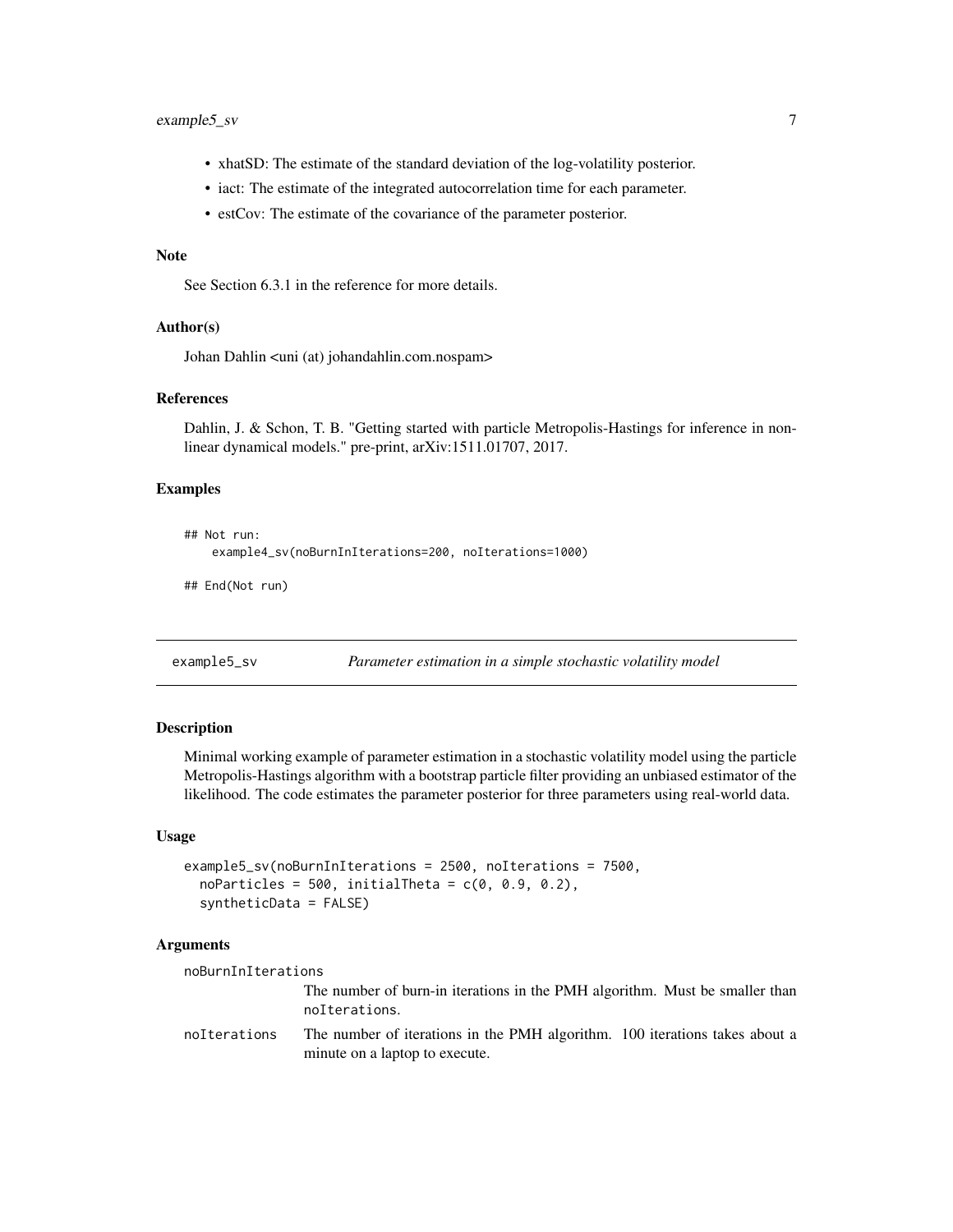8 example5\_sv

| noParticles  | The number of particles to use when estimating the likelihood.                          |
|--------------|-----------------------------------------------------------------------------------------|
| initialTheta | The initial guess of the parameters theta.                                              |
|              | syntheticData If TRUE, data is not downloaded from the Internet. This is only used when |
|              | running tests of the package.                                                           |

# **Details**

The Particle Metropolis-Hastings (PMH) algorithm makes use of a Gaussian random walk as the proposal for the parameters. The data are scaled log-returns from the OMXS30 index during the period from January 2, 2012 to January 2, 2014.

This version of the code makes use of a proposal that is tuned using a pilot run. Furthermore the model is reparameterised to enjoy better mixing properties by making the parameters unrestricted to a certain part of the real-line.

# Value

The function returns the estimated marginal parameter posteriors for each parameter, the trace of the Markov chain and the resulting autocorrelation function. The data is also presented with an estimate of the log-volatility.

The function returns a list with the elements:

- thhat: The estimate of the mean of the parameter posterior.
- xhat: The estimate of the mean of the log-volatility posterior.
- thhatSD: The estimate of the standard deviation of the parameter posterior.
- xhatSD: The estimate of the standard deviation of the log-volatility posterior.
- iact: The estimate of the integrated autocorrelation time for each parameter.
- estCov: The estimate of the covariance of the parameter posterior.

# Note

See Section 6.3.2 in the reference for more details.

# Author(s)

Johan Dahlin <uni (at) johandahlin.com.nospam>

# References

Dahlin, J. & Schon, T. B. "Getting started with particle Metropolis-Hastings for inference in nonlinear dynamical models." pre-print, arXiv:1511.01707, 2017.

# Examples

```
## Not run:
    example5_sv(noBurnInIterations=200, noIterations=1000)
```
## End(Not run)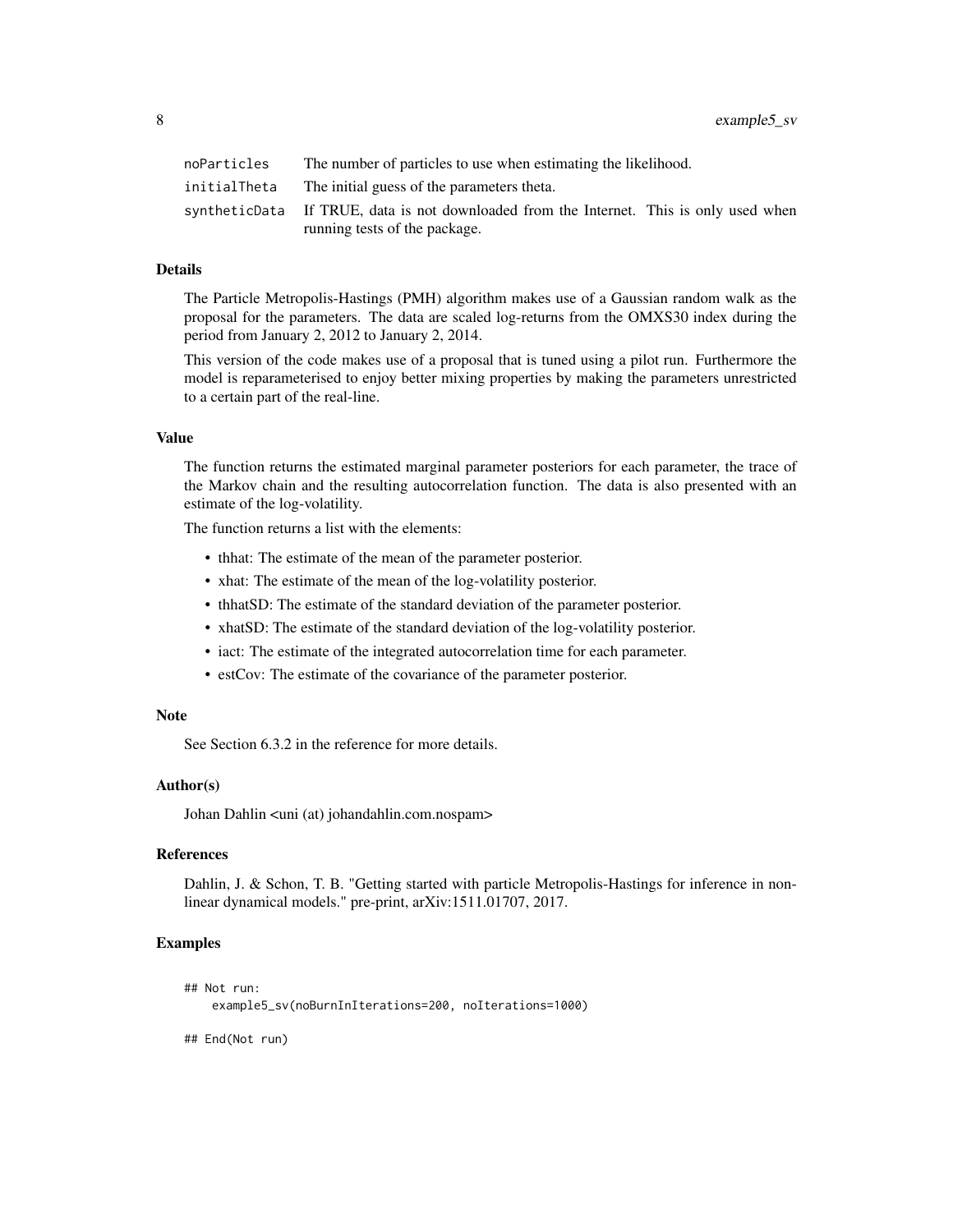<span id="page-8-0"></span>Generates data from a specific linear Gaussian state space model of the form  $x_t = \phi x_{t-1} + \sigma_v v_t$ and  $y_t = x_t + \sigma_e e_t$ , where  $v_t$  and  $e_t$  denote independent standard Gaussian random variables, i.e.  $N(0, 1)$ .

# Usage

```
generateData(theta, noObservations, initialState)
```
# Arguments

| theta        | The parameters $\theta = {\phi, \sigma_v, \sigma_e}$ of the LGSS model. The parameter $\phi$ that<br>scales the current state in the state dynamics is restricted to $[-1,1]$ to obtain a<br>stable model. The standard deviations of the state process noise $\sigma_v$ and the<br>observation process noise $\sigma_e$ must be positive. |
|--------------|--------------------------------------------------------------------------------------------------------------------------------------------------------------------------------------------------------------------------------------------------------------------------------------------------------------------------------------------|
|              | noObservations The number of time points to simulate.                                                                                                                                                                                                                                                                                      |
| initialState | The initial state.                                                                                                                                                                                                                                                                                                                         |

# Value

The function returns a list with the elements:

- x: The latent state for  $t = 0, ..., T$ .
- y: The observation for  $t = 0, ..., T$ .

# Author(s)

Johan Dahlin <uni (at) johandahlin.com.nospam>

# References

Dahlin, J. & Schoen, T. B. "Getting started with particle Metropolis-Hastings for inference in nonlinear dynamical models." pre-print, arXiv:1511.01707, 2017.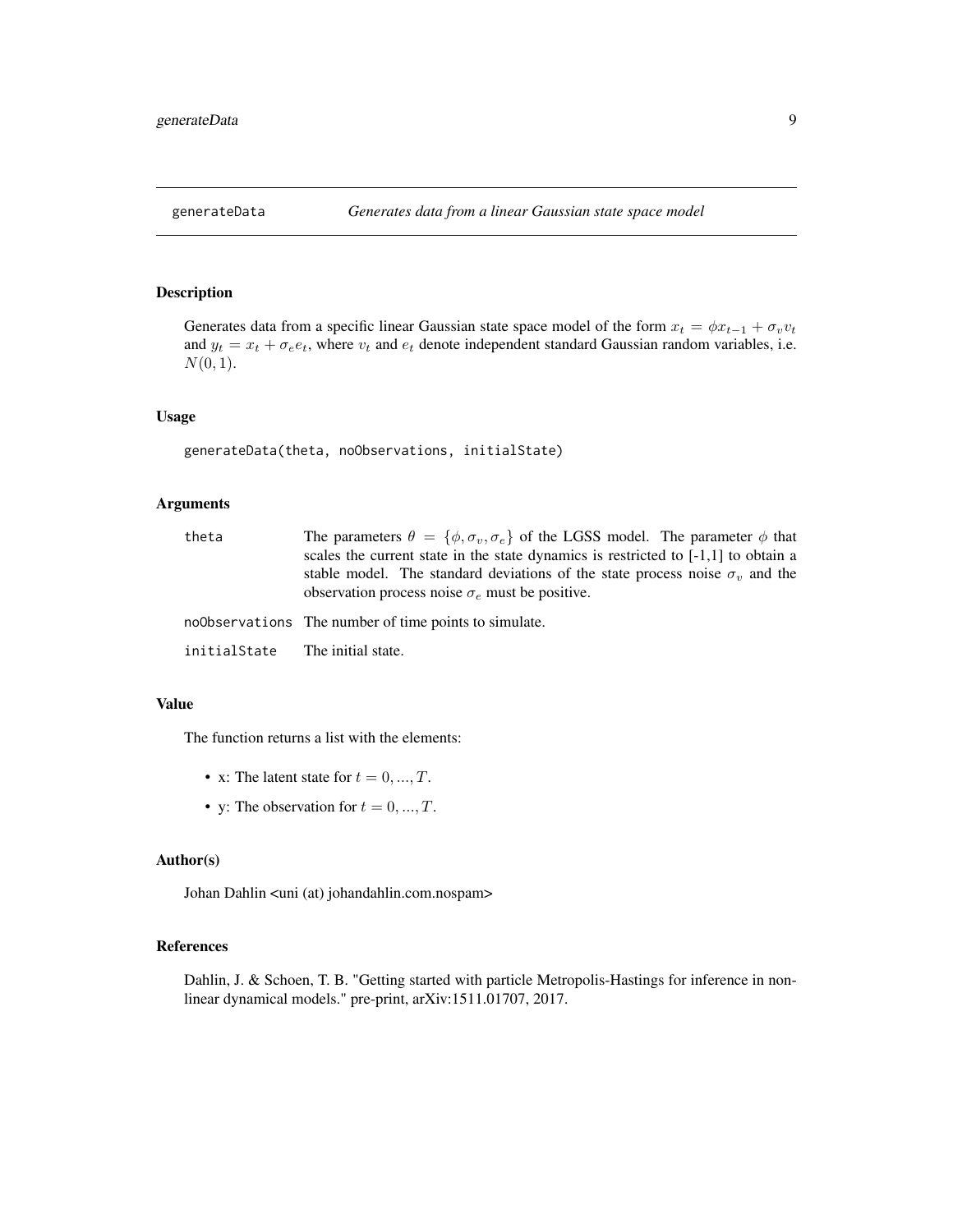Estimates the filtered state and the log-likelihood for a linear Gaussian state space model of the form  $x_t = \phi x_{t-1} + \sigma_v v_t$  and  $y_t = x_t + \sigma_e e_t$ , where  $v_t$  and  $e_t$  denote independent standard Gaussian random variables, i.e.  $N(0, 1)$ .

# Usage

```
kalmanFilter(y, theta, initialState, initialStateCovariance)
```
# Arguments

| ٧                      | Observations from the model for $t = 1, , T$ .                                                                                                                                                                                                                                                |
|------------------------|-----------------------------------------------------------------------------------------------------------------------------------------------------------------------------------------------------------------------------------------------------------------------------------------------|
| theta                  | The parameters $\theta = {\phi, \sigma_v, \sigma_e}$ of the LGSS model. The parameter $\phi$ scales the<br>current state in the state dynamics. The standard deviations of the state process<br>noise and the observation process noise are denoted $\sigma_v$ and $\sigma_e$ , respectively. |
| initialState           | The initial state.                                                                                                                                                                                                                                                                            |
| initialStateCovariance |                                                                                                                                                                                                                                                                                               |
|                        | The initial covariance of the state.                                                                                                                                                                                                                                                          |

# Value

The function returns a list with the elements:

- xHatFiltered: The estimate of the filtered state at time  $t = 1, ..., T$ .
- logLikelihood: The estimate of the log-likelihood.

# Note

See Section 3 in the reference for more details.

# Author(s)

Johan Dahlin <uni (at) johandahlin.com.nospam>

# References

Dahlin, J. & Schon, T. B. "Getting started with particle Metropolis-Hastings for inference in nonlinear dynamical models." pre-print, arXiv:1511.01707, 2017.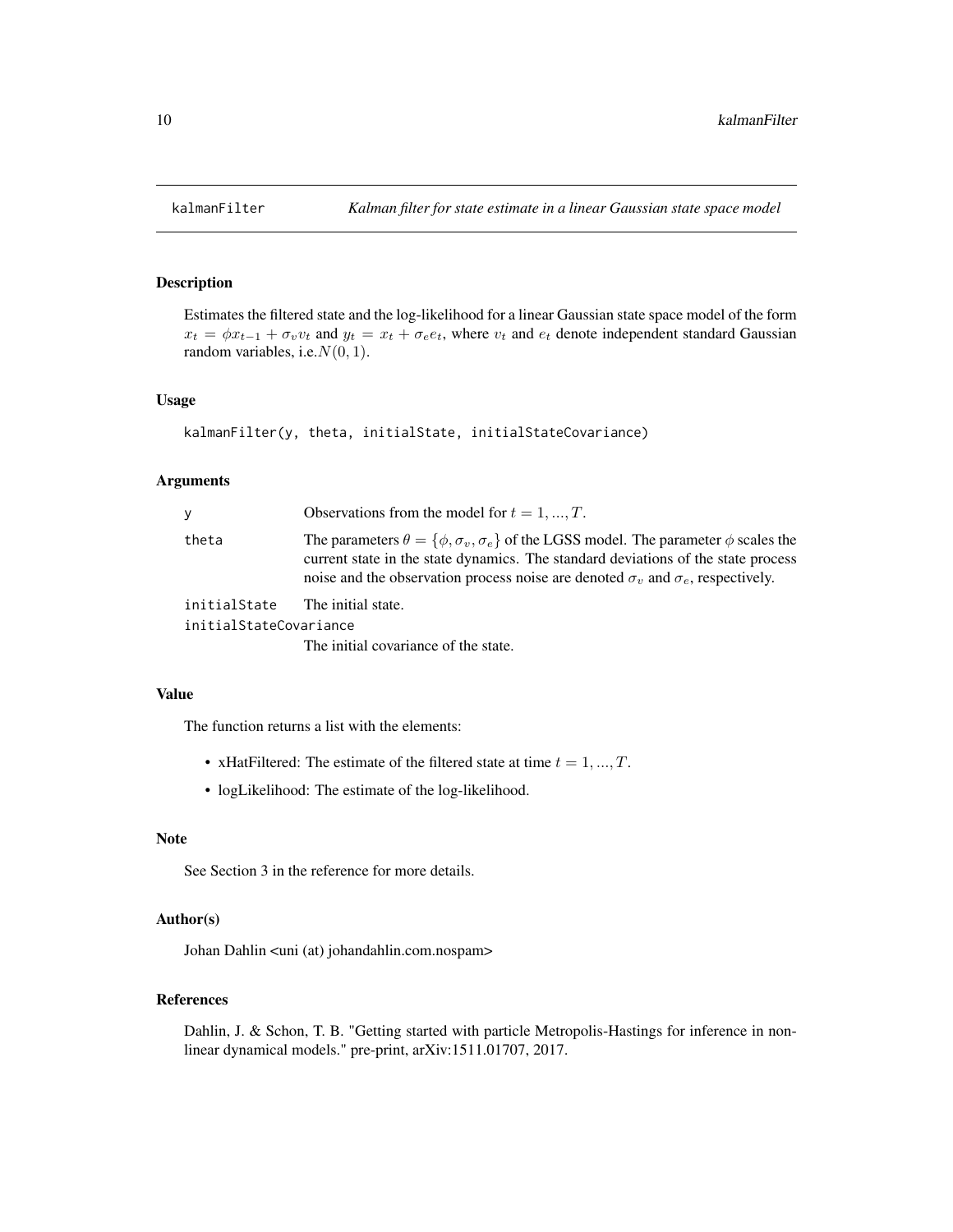# <span id="page-10-0"></span>Examples

```
# Generates 500 observations from a linear state space model with
# (phi, sigma_e, sigma_v) = (0.5, 1.0, 0.1) and zero initial state.
theta \leq -c(0.5, 1.0, 0.1)d <- generateData(theta, noObservations=500, initialState=0.0)
# Estimate the filtered state using Kalman filter
kfOutput <- kalmanFilter(d$y, theta,
                         initialState=0.0, initialStateCovariance=0.01)
# Plot the estimate and the true state
par(mfrow=c(3, 1))
plot(d$x, type="l", xlab="time", ylab="true state", bty="n",
  col="#1B9E77")
plot(kfOutput$xHatFiltered, type="l", xlab="time",
  ylab="Kalman filter estimate", bty="n", col="#D95F02")
plot(d$x-kfOutput$xHatFiltered, type="l", xlab="time",
  ylab="difference", bty="n", col="#7570B3")
```
makePlotsParticleMetropolisHastingsSVModel *Make plots for tutorial*

# Description

Creates diagnoistic plots from runs of the particle Metropolis-Hastings algorithm.

# Usage

```
makePlotsParticleMetropolisHastingsSVModel(y, res, noBurnInIterations,
 noIterations, nPlot)
```
# Arguments

| y                  | Observations from the model for $t = 1, , T$ .                                                                                                   |  |
|--------------------|--------------------------------------------------------------------------------------------------------------------------------------------------|--|
| res                | The output from a run of particleMetropolisHastings, particleMetropolisHast-<br>ingsSVmodel or particleMetropolisHastingsSVmodelReparameterised. |  |
| noBurnInIterations |                                                                                                                                                  |  |
|                    | The number of burn-in iterations in the PMH algorithm. Must be smaller than<br>noIterations.                                                     |  |
| noIterations       | The number of iterations in the PMH algorithm.                                                                                                   |  |
| nPlot              | Number of steps in the Markov chain to plot.                                                                                                     |  |

# Value

The function returns plots similar to the ones in the reference as well as the estimate of the integrated autocorrelation time for each parameter.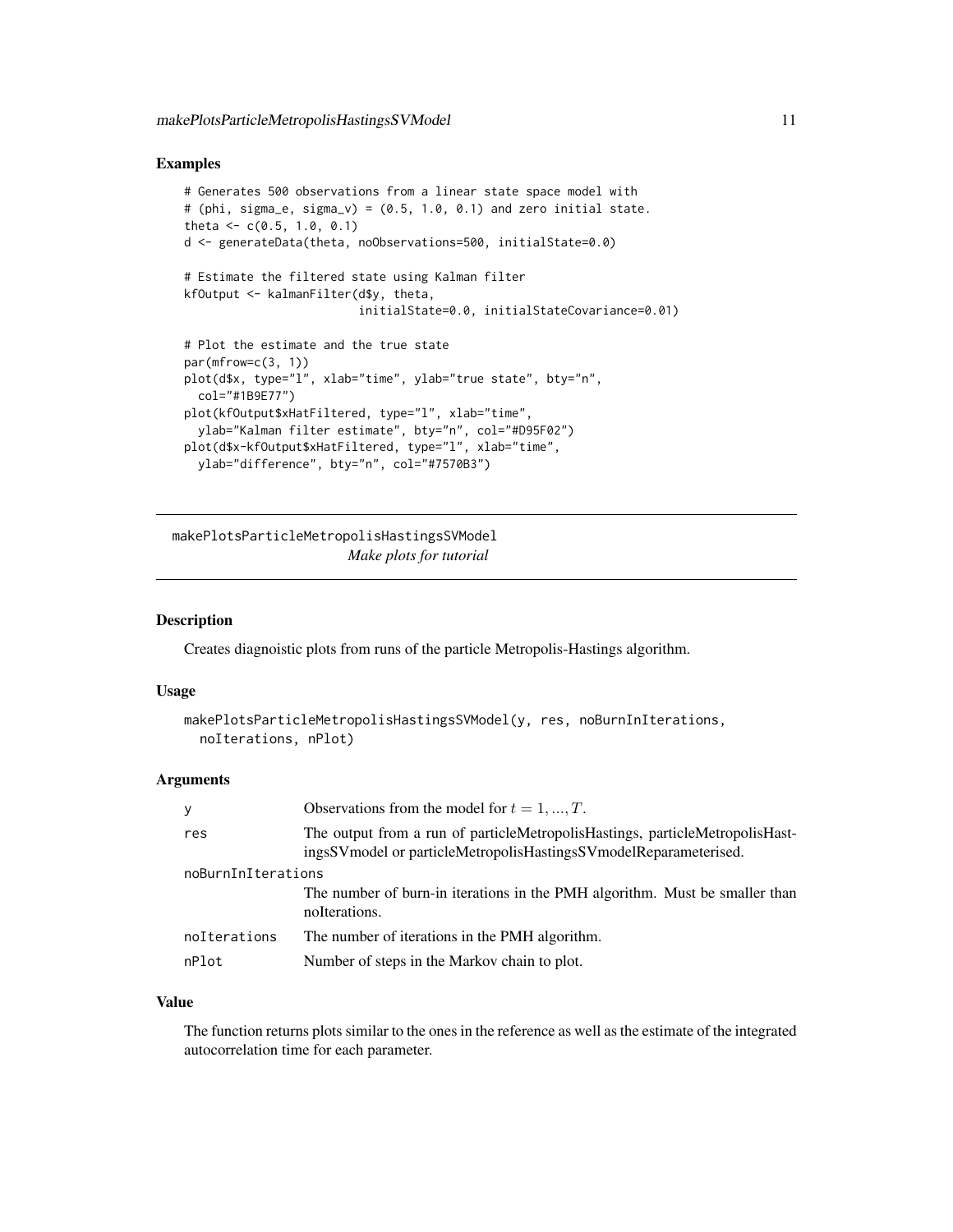# <span id="page-11-0"></span>Author(s)

Johan Dahlin <uni (at) johandahlin.com.nospam>s

#### References

Dahlin, J. & Schon, T. B. "Getting started with particle Metropolis-Hastings for inference in nonlinear dynamical models." pre-print, arXiv:1511.01707, 2017.

| particleFilter | Fully-adapted particle filter for state estimate in a linear Gaussian |
|----------------|-----------------------------------------------------------------------|
|                | state space model                                                     |

# Description

Estimates the filtered state and the log-likelihood for a linear Gaussian state space model of the form  $x_t = \phi x_{t-1} + \sigma_v v_t$  and  $y_t = x_t + \sigma_e e_t$ , where  $v_t$  and  $e_t$  denote independent standard Gaussian random variables, i.e.  $N(0, 1)$ .

# Usage

particleFilter(y, theta, noParticles, initialState)

#### Arguments

| V            | Observations from the model for $t = 1, , T$ .                                                                                                                                                                                                                                                |
|--------------|-----------------------------------------------------------------------------------------------------------------------------------------------------------------------------------------------------------------------------------------------------------------------------------------------|
| theta        | The parameters $\theta = {\phi, \sigma_v, \sigma_e}$ of the LGSS model. The parameter $\phi$ scales the<br>current state in the state dynamics. The standard deviations of the state process<br>noise and the observation process noise are denoted $\sigma_v$ and $\sigma_e$ , respectively. |
| noParticles  | The number of particles to use in the filter.                                                                                                                                                                                                                                                 |
| initialState | The initial state.                                                                                                                                                                                                                                                                            |

# Value

The function returns a list with the elements:

- xHatFiltered: The estimate of the filtered state at time  $t = 1, ..., T$ .
- logLikelihood: The estimate of the log-likelihood.
- particles: The particle system at each time point.
- weights: The particle weights at each time point.

# Note

See Section 3 in the reference for more details.

# Author(s)

Johan Dahlin <uni (at) johandahlin.com.nospam>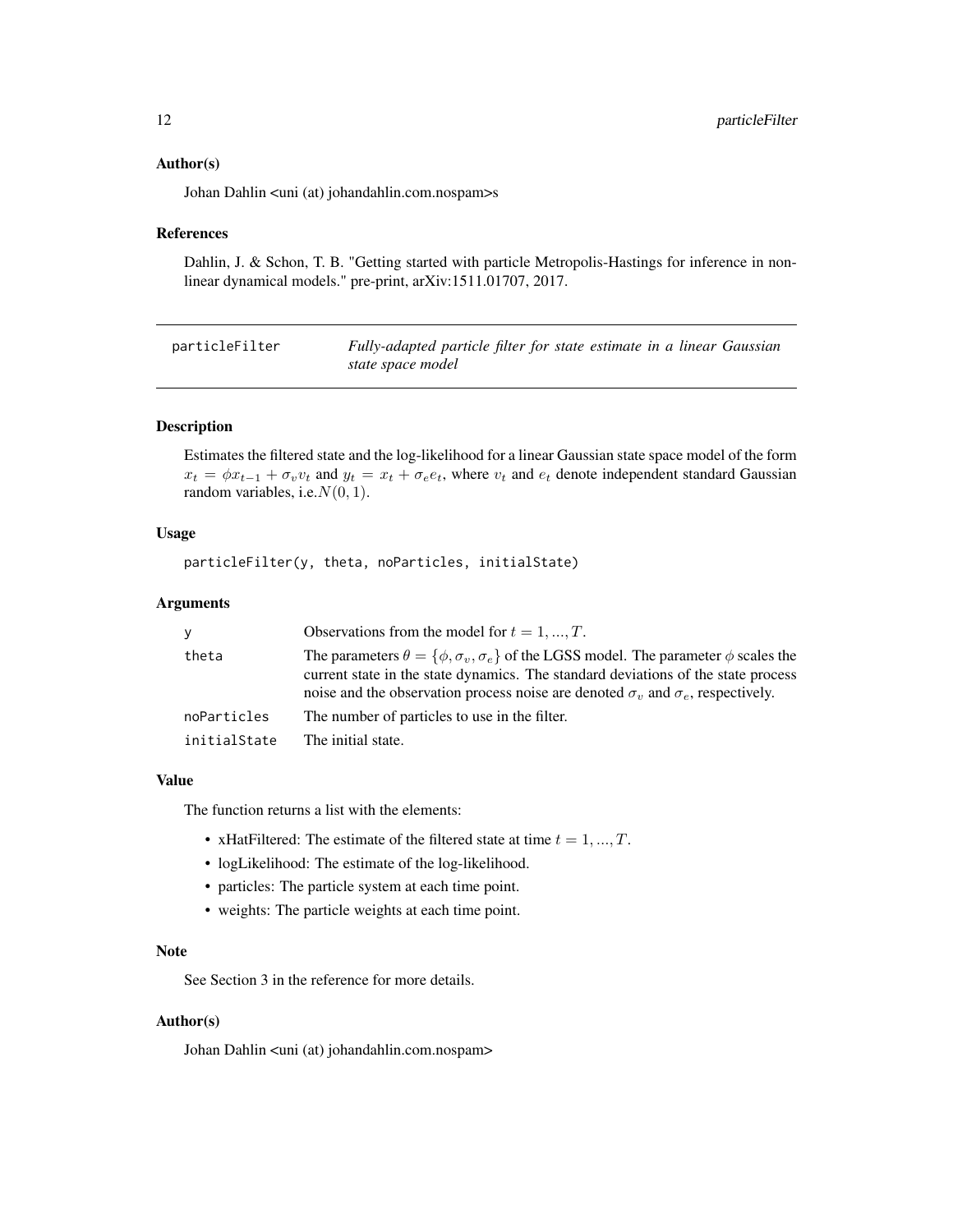#### <span id="page-12-0"></span>References

Dahlin, J. & Schon, T. B. "Getting started with particle Metropolis-Hastings for inference in nonlinear dynamical models." pre-print, arXiv:1511.01707, 2017.

#### Examples

```
# Generates 500 observations from a linear state space model with
# (phi, sigma_e, sigma_v) = (0.5, 1.0, 0.1) and zero initial state.
theta <- c(0.5, 1.0, 0.1)
d <- generateData(theta, noObservations=500, initialState=0.0)
# Estimate the filtered state using a Particle filter
pfOutput <- particleFilter(d$y, theta, noParticles = 50,
 initialState=0.0)
# Plot the estimate and the true state
par(mfrow=c(3, 1))
plot(d$x[1:500], type="l", xlab="time", ylab="true state", bty="n",
 col="#1B9E77")
plot(pfOutput$xHatFiltered, type="l", xlab="time",
 ylab="paticle filter estimate", bty="n", col="#D95F02")
plot(d$x[1:500]-pfOutput$xHatFiltered, type="l", xlab="time",
 ylab="difference", bty="n", col="#7570B3")
```
particleFilterSVmodel *Bootstrap particle filter for state estimate in a simple stochastic volatility model*

# Description

Estimates the filtered state and the log-likelihood for a stochastic volatility model of the form  $x_t$  =  $\mu + \phi(x_{t-1} - \mu) + \sigma_v v_t$  and  $y_t = \exp(x_t/2)e_t$ , where  $v_t$  and  $e_t$  denote independent standard Gaussian random variables, i.e.  $N(0, 1)$ .

#### Usage

```
particleFilterSVmodel(y, theta, noParticles)
```
#### Arguments

| y           | Observations from the model for $t = 1, , T$ .                                                                                                                                                                                                                     |
|-------------|--------------------------------------------------------------------------------------------------------------------------------------------------------------------------------------------------------------------------------------------------------------------|
| theta       | The parameters $\theta = {\mu, \phi, \sigma_v}$ . The mean of the log-volatility process is de-<br>noted $\mu$ . The persistence of the log-volatility process is denoted $\phi$ . The standard<br>deviation of the log-volatility process is denoted $\sigma_v$ . |
| noParticles | The number of particles to use in the filter.                                                                                                                                                                                                                      |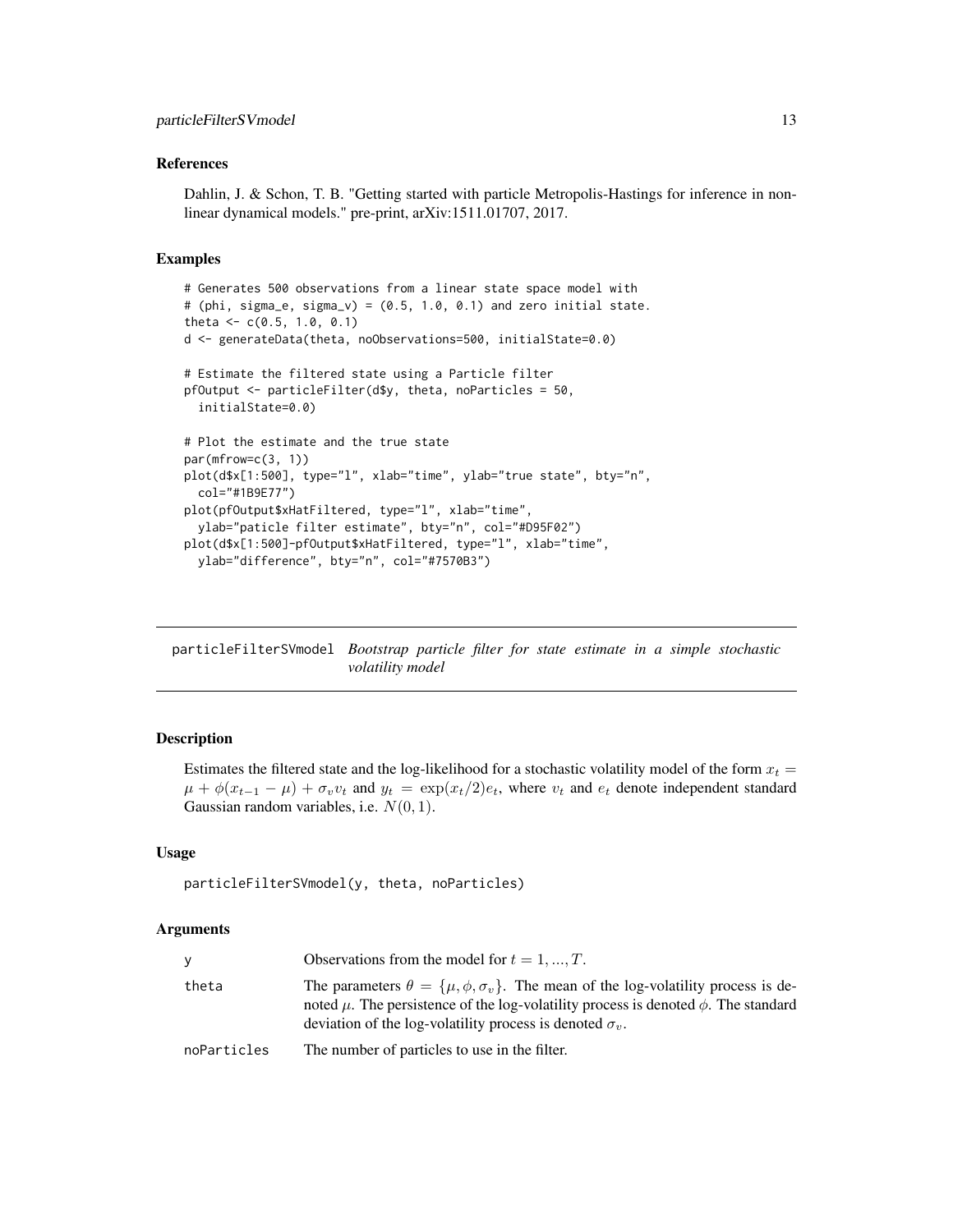# <span id="page-13-0"></span>Value

The function returns a list with the elements:

- xHatFiltered: The estimate of the filtered state at time  $t = 1, ..., T$ .
- logLikelihood: The estimate of the log-likelihood.

# Note

See Section 5 in the reference for more details.

# Author(s)

Johan Dahlin <uni (at) johandahlin.com.nospam>

# References

Dahlin, J. & Schon, T. B. "Getting started with particle Metropolis-Hastings for inference in nonlinear dynamical models." pre-print, arXiv:1511.01707, 2017.

# Examples

```
## Not run:
 # Get the data from Quandl
 library("Quandl")
 d <- Quandl("NASDAQOMX/OMXS30", start_date="2012-01-02",
              end_date="2014-01-02", type="zoo")
 y <- as.numeric(100 * diff(log(d$"Index Value")))
 # Estimate the filtered state using a particle filter
 theta <- c(-0.10, 0.97, 0.15)
 pfOutput <- particleFilterSVmodel(y, theta, noParticles=100)
 # Plot the estimate and the true state
 par(mfrow=c(2, 1))
 plot(y, type="l", xlab="time", ylab="log-returns", bty="n",
    col="#1B9E77")
 plot(pfOutput$xHatFiltered, type="l", xlab="time",
   ylab="estimate of log-volatility", bty="n", col="#D95F02")
```
## End(Not run)

particleMetropolisHastings

*Particle Metropolis-Hastings algorithm for a linear Gaussian state space model*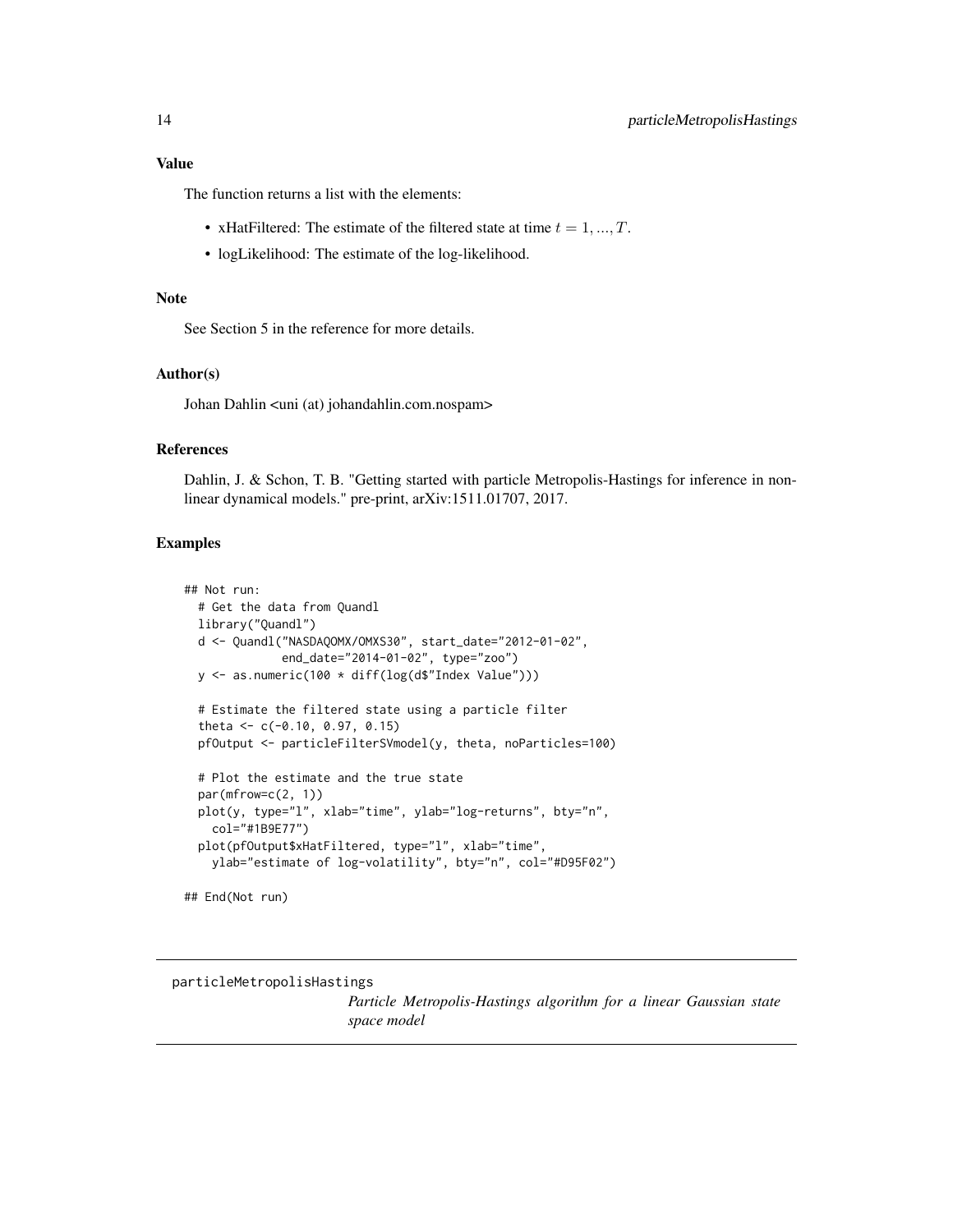Estimates the parameter posterior for *phi* a linear Gaussian state space model of the form  $x_t =$  $\phi x_{t-1} + \sigma_v v_t$  and  $y_t = x_t + \sigma_e e_t$ , where  $v_t$  and  $e_t$  denote independent standard Gaussian random variables, i.e.  $N(0, 1)$ .

#### Usage

```
particleMetropolisHastings(y, initialPhi, sigmav, sigmae, noParticles,
  initialState, noIterations, stepSize)
```
# Arguments

| y            | Observations from the model for $t = 1, , T$ .                           |
|--------------|--------------------------------------------------------------------------|
| initialPhi   | The mean of the log-volatility process $\mu$ .                           |
| sigmav       | The standard deviation of the state process $\sigma_v$ .                 |
| sigmae       | The standard deviation of the observation process $\sigma_e$ .           |
| noParticles  | The number of particles to use in the filter.                            |
| initialState | The inital state.                                                        |
| noIterations | The number of iterations in the PMH algorithm.                           |
| stepSize     | The standard deviation of the Gaussian random walk proposal for $\phi$ . |

# Value

The trace of the Markov chain exploring the marginal posterior for  $\phi$ .

#### Note

See Section 4 in the reference for more details.

# Author(s)

Johan Dahlin <uni (at) johandahlin.com.nospam>

# References

Dahlin, J. & Schon, T. B. "Getting started with particle Metropolis-Hastings for inference in nonlinear dynamical models." pre-print, arXiv:1511.01707, 2017.

# Examples

```
# Generates 100 observations from a linear state space model with
# (phi, sigma_e, sigma_v) = (0.5, 1.0, 0.1) and zero initial state.
theta \leq -c(0.5, 1.0, 0.1)d <- generateData(theta, noObservations=100, initialState=0.0)
# Estimate the marginal posterior for phi
```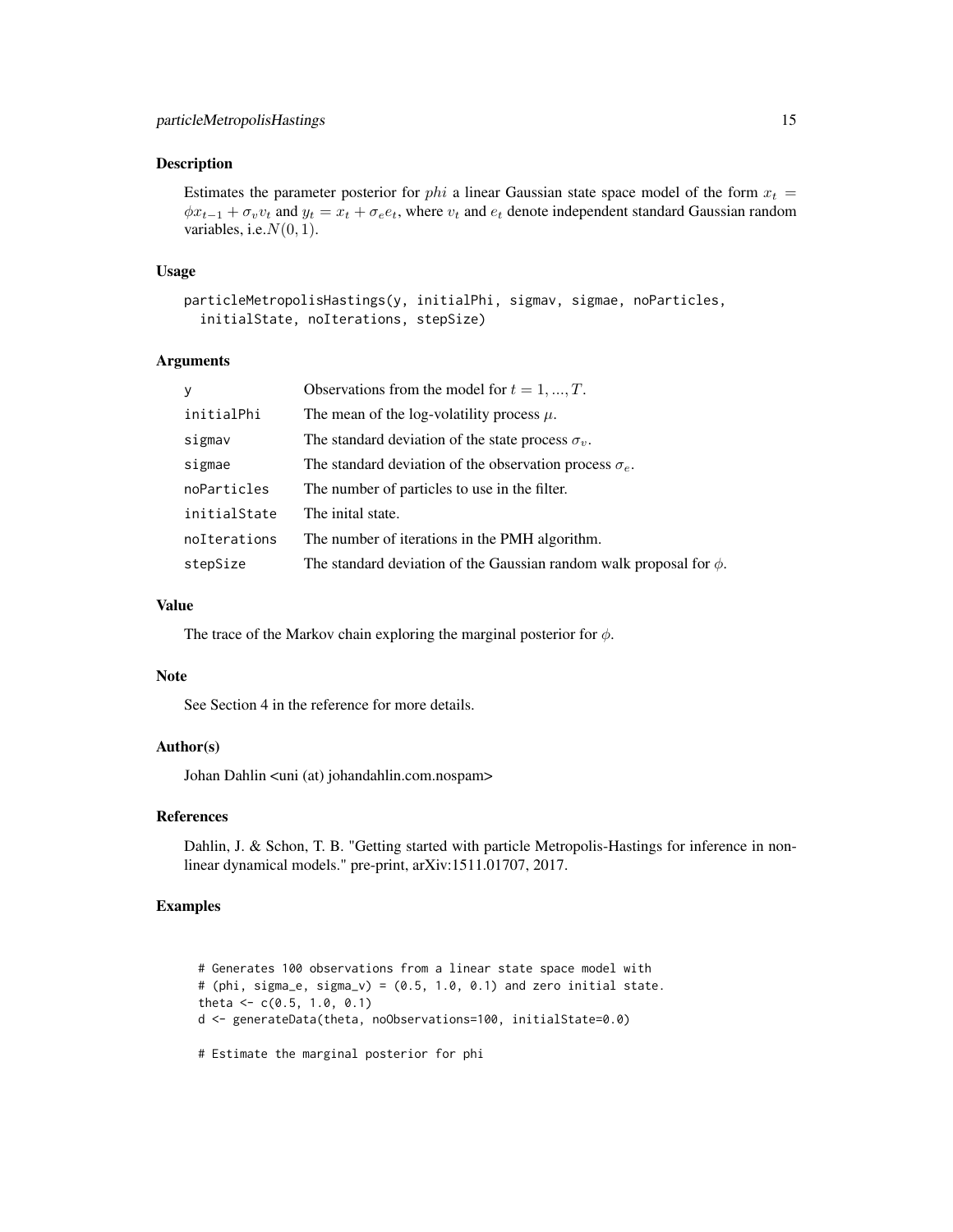```
pmhOutput <- particleMetropolisHastings(d$y,
  initialPhi=0.1, sigmav=1.0, sigmae=0.1, noParticles=50,
  initialState=0.0, noIterations=1000, stepSize=0.10)
# Plot the estimate
nbins <- floor(sqrt(1000))
par(mfrow=c(1, 1))
hist(pmhOutput, breaks=nbins, main="", xlab=expression(phi),
 ylab="marginal posterior", freq=FALSE, col="#7570B3")
```
particleMetropolisHastingsSVmodel

*Particle Metropolis-Hastings algorithm for a stochastic volatility model model*

# Description

Estimates the parameter posterior for  $\theta = {\mu, \phi, \sigma_v}$  in a stochastic volatility model of the form  $x_t = \mu + \phi(x_{t-1} - \mu) + \sigma_v v_t$  and  $y_t = \exp(x_t/2)e_t$ , where  $v_t$  and  $e_t$  denote independent standard Gaussian random variables, i.e.  $N(0, 1)$ .

# Usage

```
particleMetropolisHastingsSVmodel(y, initialTheta, noParticles,
  noIterations, stepSize)
```
#### Arguments

| v            | Observations from the model for $t = 1, , T$ .                                                                                                                                                                                                                                        |
|--------------|---------------------------------------------------------------------------------------------------------------------------------------------------------------------------------------------------------------------------------------------------------------------------------------|
| initialTheta | An initial value for the parameters $\theta = {\mu, \phi, \sigma_v}$ . The mean of the log-volatility<br>process is denoted $\mu$ . The persistence of the log-volatility process is denoted $\phi$ .<br>The standard deviation of the log-volatility process is denoted $\sigma_v$ . |
| noParticles  | The number of particles to use in the filter.                                                                                                                                                                                                                                         |
| noIterations | The number of iterations in the PMH algorithm.                                                                                                                                                                                                                                        |
| stepSize     | The standard deviation of the Gaussian random walk proposal for $\theta$ .                                                                                                                                                                                                            |

# Value

The trace of the Markov chain exploring the posterior of  $\theta$ .

# Note

See Section 5 in the reference for more details.

# Author(s)

Johan Dahlin <uni (at) johandahlin.com.nospam>

<span id="page-15-0"></span>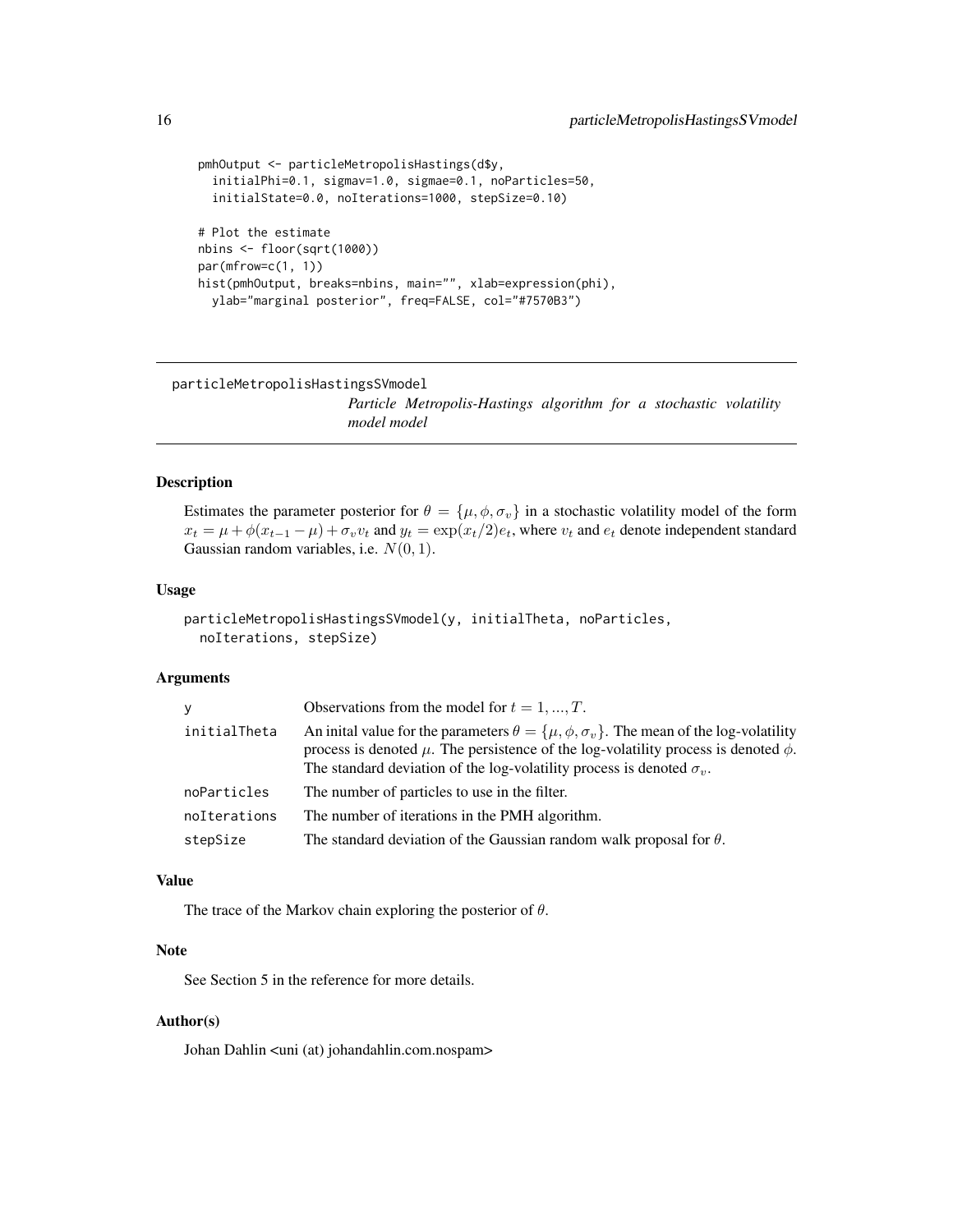#### <span id="page-16-0"></span>References

Dahlin, J. & Schon, T. B. "Getting started with particle Metropolis-Hastings for inference in nonlinear dynamical models." pre-print, arXiv:1511.01707, 2017.

#### Examples

```
## Not run:
 # Get the data from Quandl
 library("Quandl")
 d <- Quandl("NASDAQOMX/OMXS30", start_date="2012-01-02",
             end_date="2014-01-02", type="zoo")
 y <- as.numeric(100 * diff(log(d$"Index Value")))
 # Estimate the marginal posterior for phi
 pmhOutput <- particleMetropolisHastingsSVmodel(y,
   initialTheta = c(0, 0.9, 0.2),
   noParticles=500,
   noIterations=1000,
   stepSize=diag(c(0.05, 0.0002, 0.002)))
 # Plot the estimate
 nbins <- floor(sqrt(1000))
 par(mfrow=c(3, 1))
 hist(pmhOutput$theta[,1], breaks=nbins, main="", xlab=expression(mu),
   ylab="marginal posterior", freq=FALSE, col="#7570B3")
 hist(pmhOutput$theta[,2], breaks=nbins, main="", xlab=expression(phi),
   ylab="marginal posterior", freq=FALSE, col="#E7298A")
 hist(pmhOutput$theta[,3], breaks=nbins, main="",
   xlab=expression(sigma[v]), ylab="marginal posterior",
   freq=FALSE, col="#66A61E")
## End(Not run)
```
particleMetropolisHastingsSVmodelReparameterised *Particle Metropolis-Hastings algorithm for a stochastic volatility model model*

#### **Description**

Estimates the parameter posterior for  $\theta = {\mu, \phi, \sigma_v}$  in a stochastic volatility model of the form  $x_t = \mu + \phi(x_{t-1} - \mu) + \sigma_v v_t$  and  $y_t = \exp(x_t/2)e_t$ , where  $v_t$  and  $e_t$  denote independent standard Gaussian random variables, i.e.  $N(0, 1)$ . In this version of the PMH, we reparameterise the model and run the Markov chain on the parameters  $\vartheta = {\mu, \psi, \varsigma}$ , where  $\phi = \tanh(\psi)$  and  $sigma_v =$  $\exp(\varsigma)$ .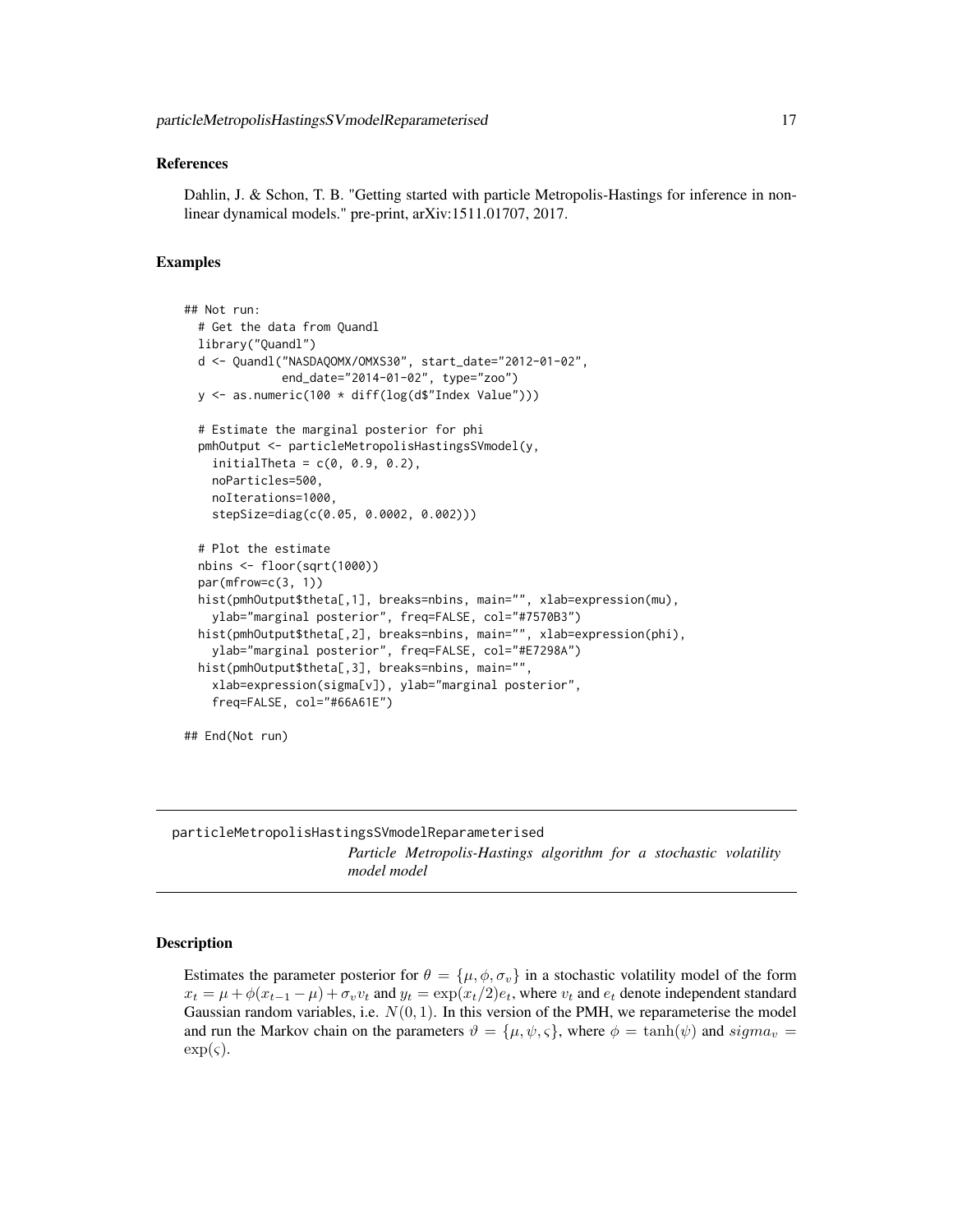# Usage

```
particleMetropolisHastingsSVmodelReparameterised(y, initialTheta,
  noParticles, noIterations, stepSize)
```
# Arguments

| v            | Observations from the model for $t = 1, , T$ .                                                                                                                                                                                                                                        |
|--------------|---------------------------------------------------------------------------------------------------------------------------------------------------------------------------------------------------------------------------------------------------------------------------------------|
| initialTheta | An initial value for the parameters $\theta = {\mu, \phi, \sigma_v}$ . The mean of the log-volatility<br>process is denoted $\mu$ . The persistence of the log-volatility process is denoted $\phi$ .<br>The standard deviation of the log-volatility process is denoted $\sigma_v$ . |
| noParticles  | The number of particles to use in the filter.                                                                                                                                                                                                                                         |
| noIterations | The number of iterations in the PMH algorithm.                                                                                                                                                                                                                                        |
| stepSize     | The standard deviation of the Gaussian random walk proposal for $\theta$ .                                                                                                                                                                                                            |

#### Value

The trace of the Markov chain exploring the posterior of  $\theta$ .

# Note

See Section 5 in the reference for more details.

#### Author(s)

Johan Dahlin <uni (at) johandahlin.com.nospam>

# References

Dahlin, J. & Schon, T. B. "Getting started with particle Metropolis-Hastings for inference in nonlinear dynamical models." pre-print, arXiv:1511.01707, 2017.

# Examples

```
## Not run:
 # Get the data from Quandl
 library("Quandl")
 d <- Quandl("NASDAQOMX/OMXS30", start_date="2012-01-02",
             end_date="2014-01-02", type="zoo")
 y <- as.numeric(100 * diff(log(d$"Index Value")))
 # Estimate the marginal posterior for phi
 pmhOutput <- particleMetropolisHastingsSVmodelReparameterised(
   y, initialTheta = c(0, 0.9, 0.2), noParticles=500,
   noIterations=1000, stepSize=diag(c(0.05, 0.0002, 0.002)))
 # Plot the estimate
 nbins <- floor(sqrt(1000))
 par(mfrow=c(3, 1))
```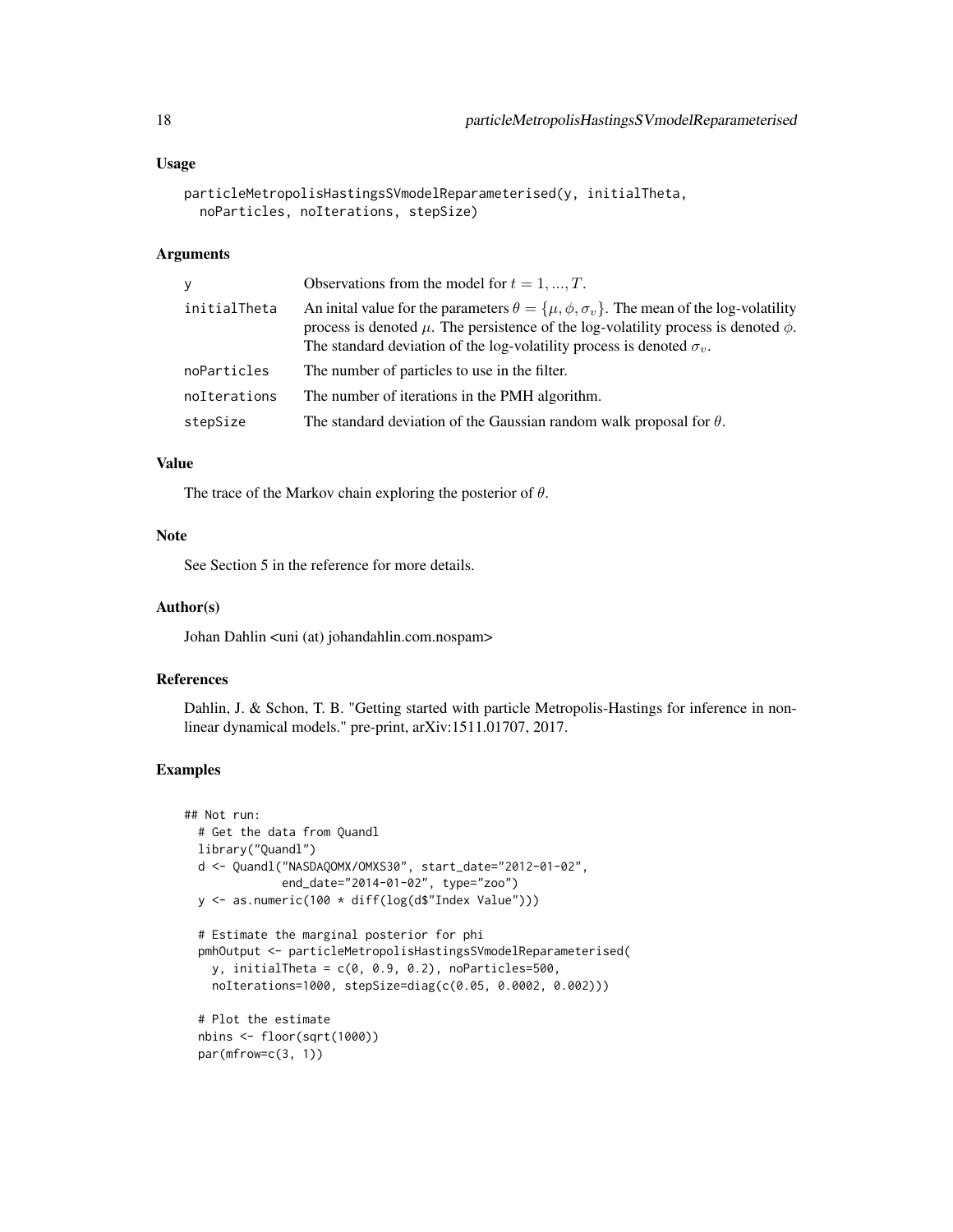```
hist(pmhOutput$theta[,1], breaks=nbins, main="", xlab=expression(mu),
 ylab="marginal posterior", freq=FALSE, col="#7570B3")
hist(pmhOutput$theta[,2], breaks=nbins, main="", xlab=expression(phi),
 ylab="marginal posterior", freq=FALSE, col="#E7298A")
hist(pmhOutput$theta[,3], breaks=nbins, main="",
 xlab=expression(sigma[v]), ylab="marginal posterior",
 freq=FALSE, col="#66A61E")
```

```
## End(Not run)
```